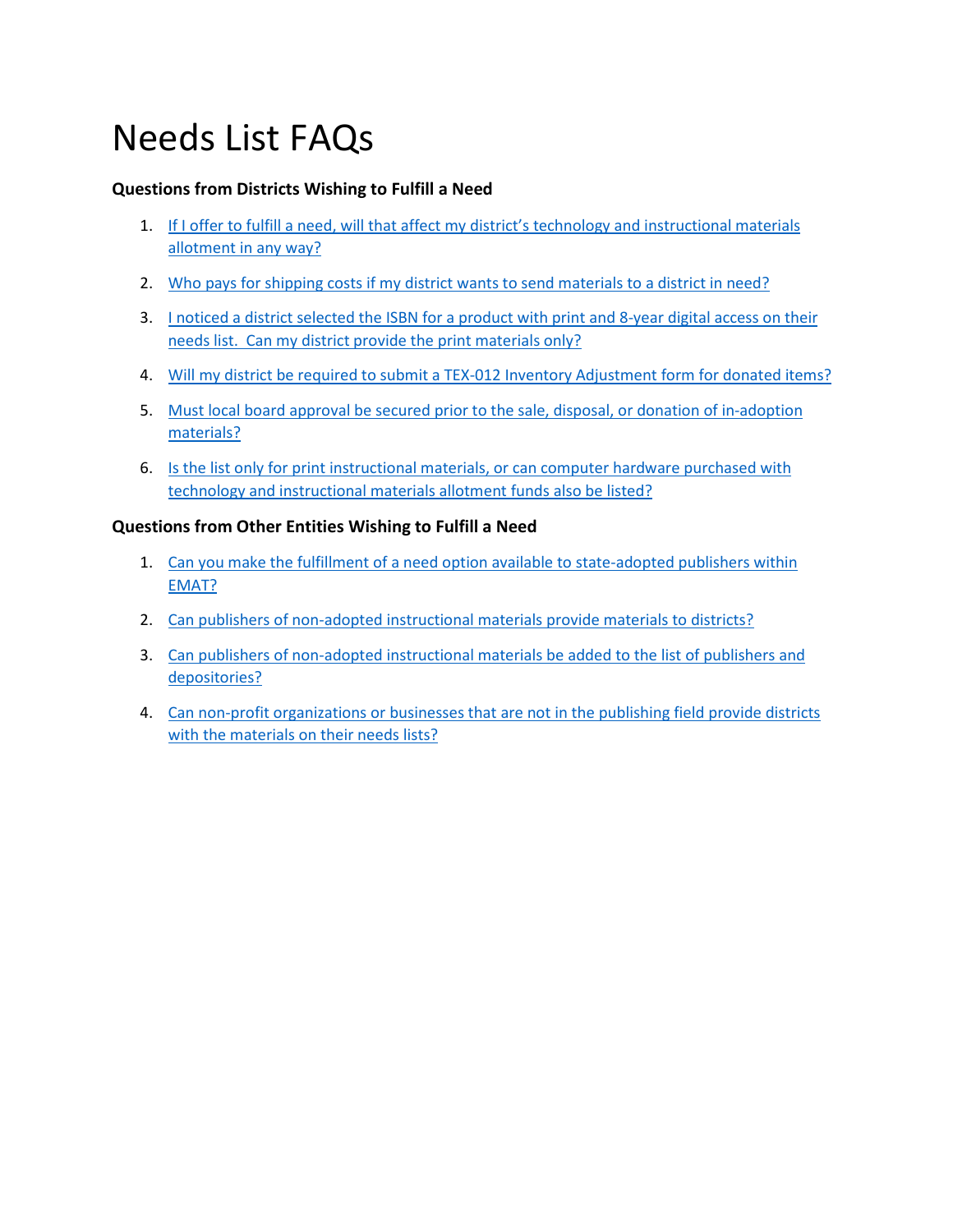#### **Questions from Districts Wishing to Fulfill a Need**

# <span id="page-1-0"></span>**1. If I offer to fulfill a need, will that affect my district's technology and instructional materials allotment in any way?**

Choosing the *Fulfill a Need* option in EMAT and taking the steps that follow will connect a district wanting to help with a district in need. No order or funding is attached to the needs list transactions, so neither district's allotment is affected in any way.

#### <span id="page-1-1"></span>**2. Who pays for shipping costs if my district wants to send materials to a district in need?**

The Texas Education Agency (TEA) will pay for shipping. Fulfilling Texas districts can pay the shipping up front and then request a disbursement to reimburse local funds, or they can request the disbursement based on a freight quote and pay for the shipping after the funds are deposited in their 410 accounts.

#### <span id="page-1-2"></span>**3. I noticed a district selected the ISBN for a product with print and 8-year digital access on their needs list. Can my district provide the print materials only?**

Yes. It is likely the print materials in that package are the only parts that were lost in the tropical storm. Work with the district in need to let it know the portion of the product your district will be able to provide.

#### <span id="page-1-3"></span>**4. Will my district be required to submit a TEX-012 Inventory Adjustment form for donated items?**

Yes, if the materials you are donating were purchased through a requisition. The TEX-012 is not required for items that are not in your district's EMAT inventory, including items purchased with local funds or purchased directly from the publisher using the allotment disbursement process. We ask that tropical storm-related TEX-012 forms be submitted by February 1, 2019, so that all inventories are corrected prior to the end of the 2019–20 EMAT ordering year.

## <span id="page-1-4"></span>**5. Must local board approval be secured prior to the sale, disposal, or donation of in-adoption materials?**

That is a local decision and depends on local board policy [\(Texas Education Code,](http://www.statutes.legis.state.tx.us/Docs/ED/htm/ED.31.htm#31.105) §31.105).

## <span id="page-1-5"></span>**6. Is this list only for print instructional materials, or can computer hardware purchased with technology and instructional materials allotment funds also be listed?**

Any instructional material or technological equipment that would be an allowable purchase using the technology and instructional materials allotment can be added to a district's needs list.